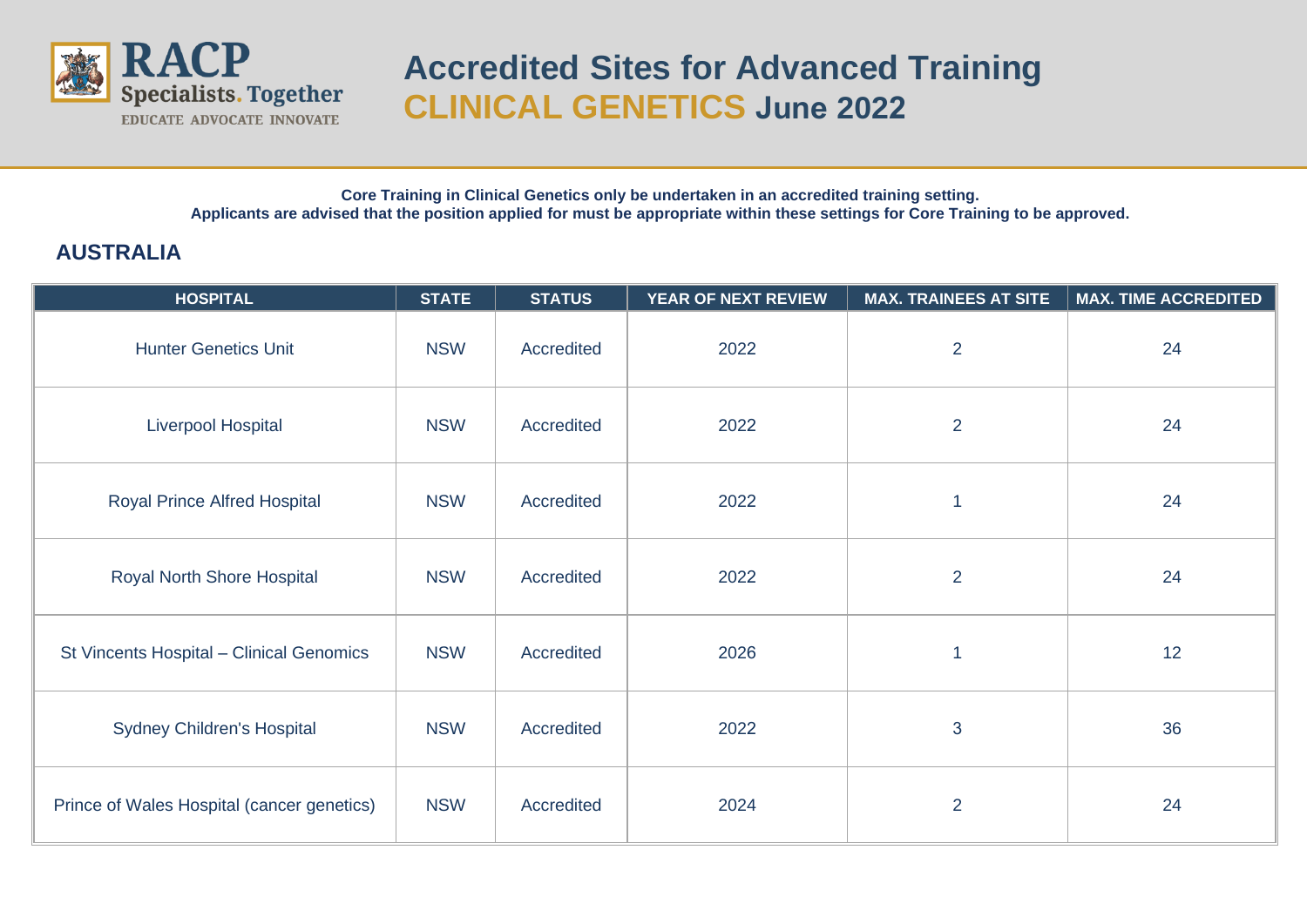| <b>HOSPITAL</b>                                                                                                                                                                                             | <b>STATE</b> | <b>STATUS</b> | YEAR OF NEXT REVIEW | <b>MAX. TRAINEES AT SITE</b> | <b>MAX. TIME ACCREDITED</b> |
|-------------------------------------------------------------------------------------------------------------------------------------------------------------------------------------------------------------|--------------|---------------|---------------------|------------------------------|-----------------------------|
| The Children's Hospital at Westmead<br>- Clinical Services                                                                                                                                                  | <b>NSW</b>   | Accredited    | 2023                |                              | 36                          |
| The Children's Hospital at Westmead<br>- Metabolic Services                                                                                                                                                 | <b>NSW</b>   | Accredited    | 2025                | 3                            | 36                          |
| <b>Westmead Hospital</b><br>- Adult Clinical Services                                                                                                                                                       | <b>NSW</b>   | Accredited    | 2023                |                              | 36                          |
| <b>Westmead Hospital</b><br>- Adult Metabolic Services                                                                                                                                                      | <b>NSW</b>   | Accredited    | 2025                | $\mathbf{1}$                 | 24                          |
| <b>Genetic Health Queensland</b>                                                                                                                                                                            | <b>QLD</b>   | Accredited    | 2024                | $\overline{\mathcal{A}}$     | 36                          |
| Queensland Children's Hospital<br>(previously known as Lady Cilento Children's<br>Hospital)<br>- Queensland Lifespan Metabolic Medicine<br><b>Service</b><br>- Mater Misericordiae Health Services Brisbane | <b>QLD</b>   | Accredited    | 2027                | $\overline{2}$               | 24                          |
| <b>Genetic Services of Western Australia</b>                                                                                                                                                                | <b>WA</b>    | Accredited    | 2025                | 3                            | 36                          |
| <b>Victorian Clinical Genetics Services</b><br>- Clinical Unit                                                                                                                                              | <b>VIC</b>   | Accredited    | 2024                | $\overline{5}$               | 24                          |
| Royal Children's Hospital<br>- Department of Metabolic Medicine                                                                                                                                             | <b>VIC</b>   | Accredited    | 2023                | $\mathbf{3}$                 | 24                          |
| Royal Melbourne Hospital                                                                                                                                                                                    | <b>VIC</b>   | Accredited    | 2024                | $\overline{\mathbf{4}}$      | 24                          |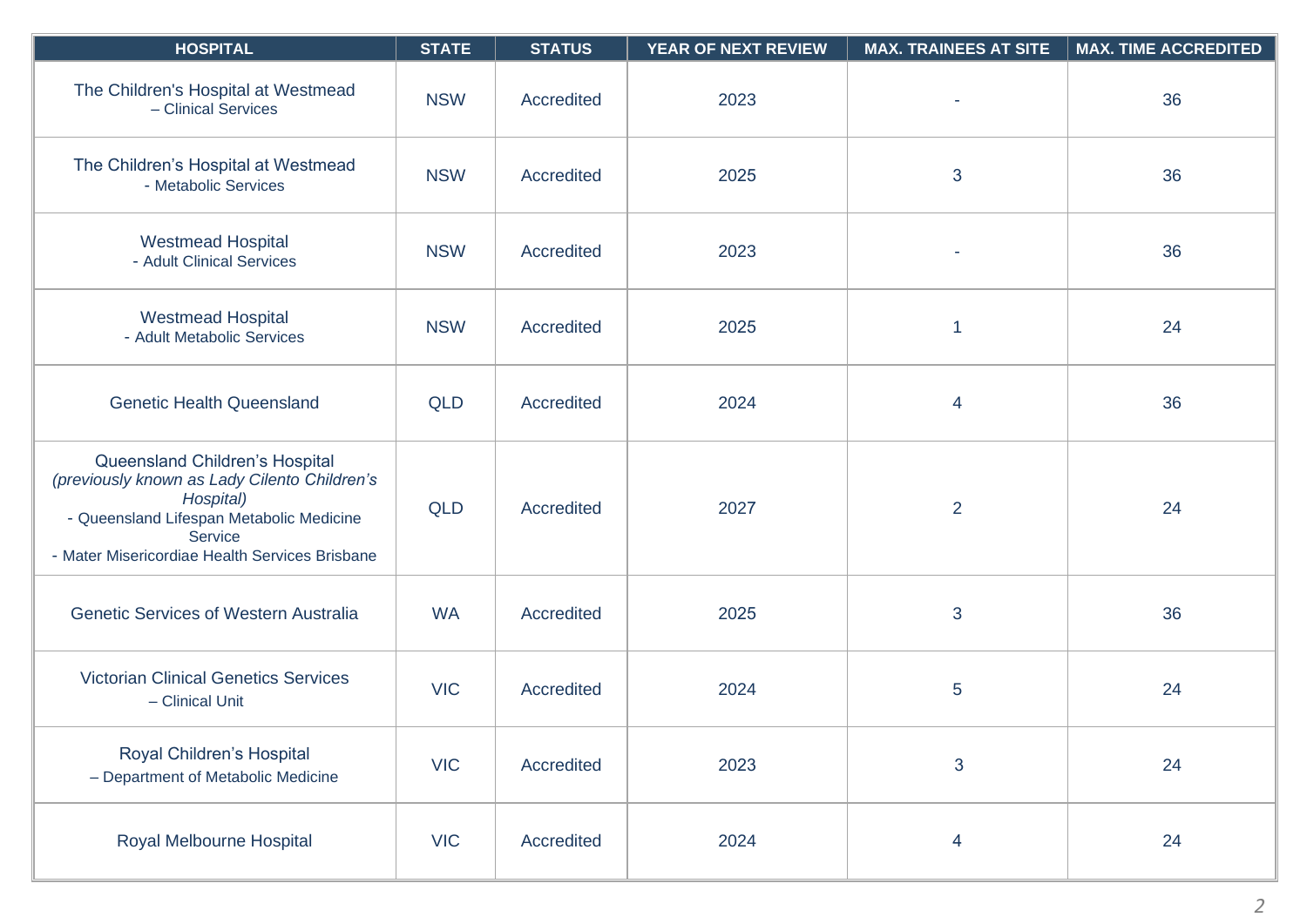| <b>HOSPITAL</b>                                                                                        | <b>STATE</b> | <b>STATUS</b> | YEAR OF NEXT REVIEW | <b>MAX. TRAINEES AT SITE</b> | <b>MAX. TIME ACCREDITED</b> |
|--------------------------------------------------------------------------------------------------------|--------------|---------------|---------------------|------------------------------|-----------------------------|
| <b>Austin Health</b>                                                                                   | <b>VIC</b>   | Accredited    | 2022                | $\overline{2}$               | 24                          |
| <b>Monash Health</b>                                                                                   | <b>VIC</b>   | Accredited    | 2022                | $\mathbf{3}$                 | 24                          |
| South Australian Metabolic Service                                                                     | <b>SA</b>    | Accredited    | 2022                |                              | 24                          |
| Royal Adelaide Hospital                                                                                | <b>SA</b>    | Accredited    | 2024                | $\overline{2}$               | 24                          |
| Women's and Children's Hospital<br>(South Australian Clinical Genetics Service)<br>- Clinical Services | <b>SA</b>    | Accredited    | 2024                | $\overline{2}$               | 24                          |

## **NEW ZEALAND**

| <b>HOSPITAL</b>                                                        | <b>STATE</b> | <b>STATUS</b> | <b>YEAR OF NEXT REVIEW</b> | <b>MAX. TRAINEES AT</b><br><b>SITE</b> | <b>MAX. TIME</b><br><b>ACCREDITED</b>                          |
|------------------------------------------------------------------------|--------------|---------------|----------------------------|----------------------------------------|----------------------------------------------------------------|
| Genetic Health Service NZ*                                             |              |               |                            |                                        |                                                                |
| *Northern Hub<br>- Auckland City Hospital                              | Auckland     |               |                            |                                        |                                                                |
| <i>*Central Hub</i><br>- Wellington Hospital                           | Wellington   | Accredited    | 2024                       |                                        | A trainee cannot<br>spend more than<br>24 months at one<br>Hub |
| *South Island Hub<br>- Women's and Children's Hospital in Christchurch | Christchurch |               |                            |                                        |                                                                |